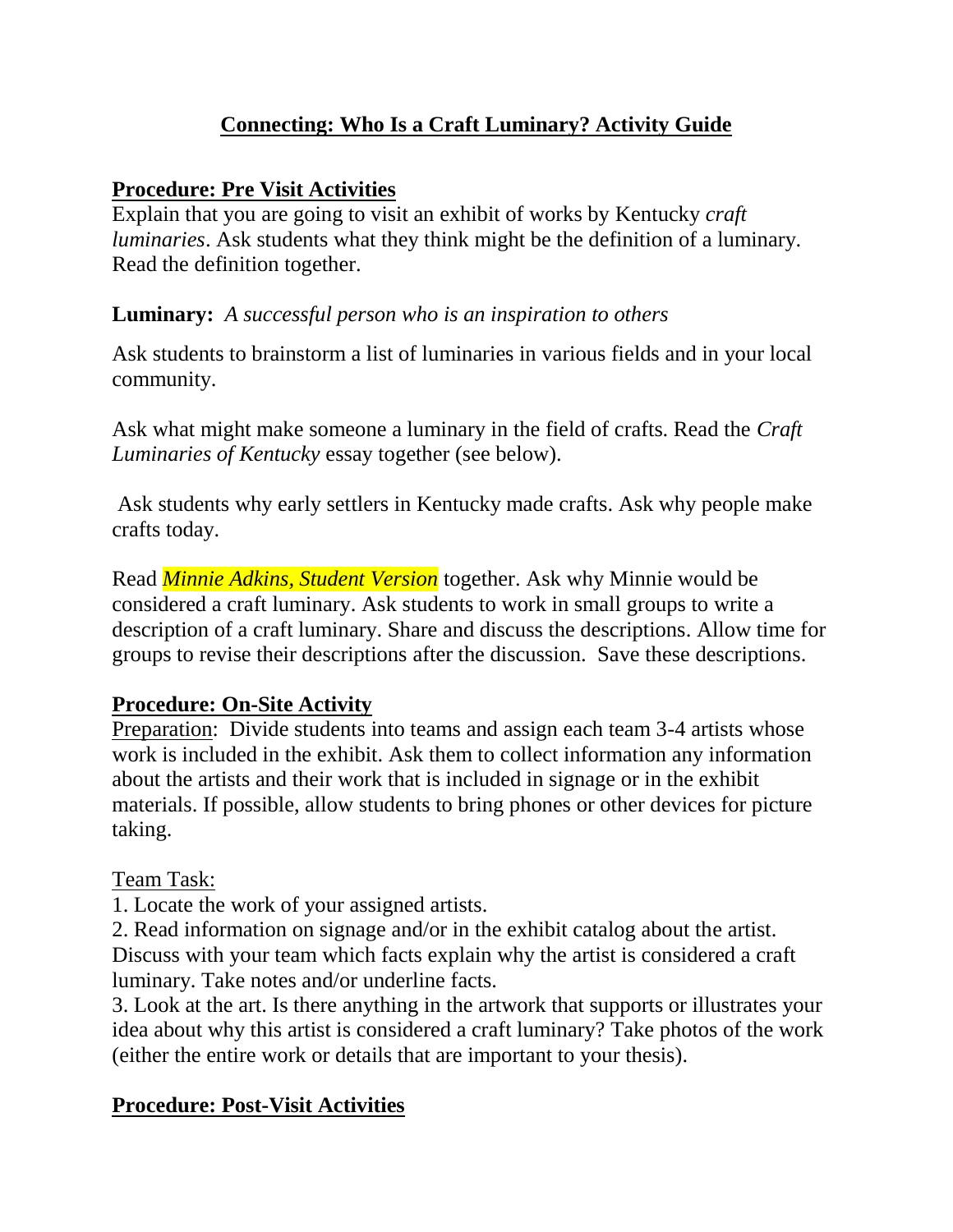1. Ask each group to select one artist that they researched at the exhibit. Ask them to do additional research and prepare a presentation explaining why that artist is a "craft luminary." Sites that will have information include:

- <https://www.kchea.org/educators-guide> Scroll down for Artist Bios.
- <https://www.kchea.org/oralhistories> This list of oral history interviews that have been completed with crafts luminaries has very brief bios. High school students might consult the actual interviews. Audio and transcript versions are available.
- Many crafts luminaries who are currently creating and selling their craftwork are members of the Kentucky Craft Market Program of the Kentucky Arts Council. Information about them can be found here: <https://artistdirectory.ky.gov/Pages/KentuckyCraftedDirectory.aspx>

Before students begin work, lead them in creating criteria for the presentation and a scoring rubric appropriate for your class.

2. Invite one or more of the people that you identified as a *local luminary* to visit your classroom. Work with students to prepare interview questions that they can ask before the visitor comes. Have students write short bios based on the interview as an individual or small group assignment.

3. Work with your local arts council, tourism commission, or other appropriate group to identify local artists and craftspeople. Coordinate an art and craft show to present your local artists to your community. Remember that artists and craftspeople are self-employed professionals. Can you provide an honorarium and/or the opportunity for them to sell their arts and crafts?

Optionally, you could create web pages to showcase local artists and craftspeople.

If you decide on this activity, you might want to use some of the activities from the *Presenting Artwork in an Exhibit* Activity Guide.

4. Lead students in creating a craftwork rooted in local community traditions or in creating artwork that represents community traditions. Organize an exhibit of student work with artist statements and student bios. If you decide on this activity, you might want to use some of the activities from the *Presenting Artwork in an Exhibit* Activity Guide and/or the *Inspiration and Creativity* Activity Guide.

**Crafts Luminaries of Kentucky:**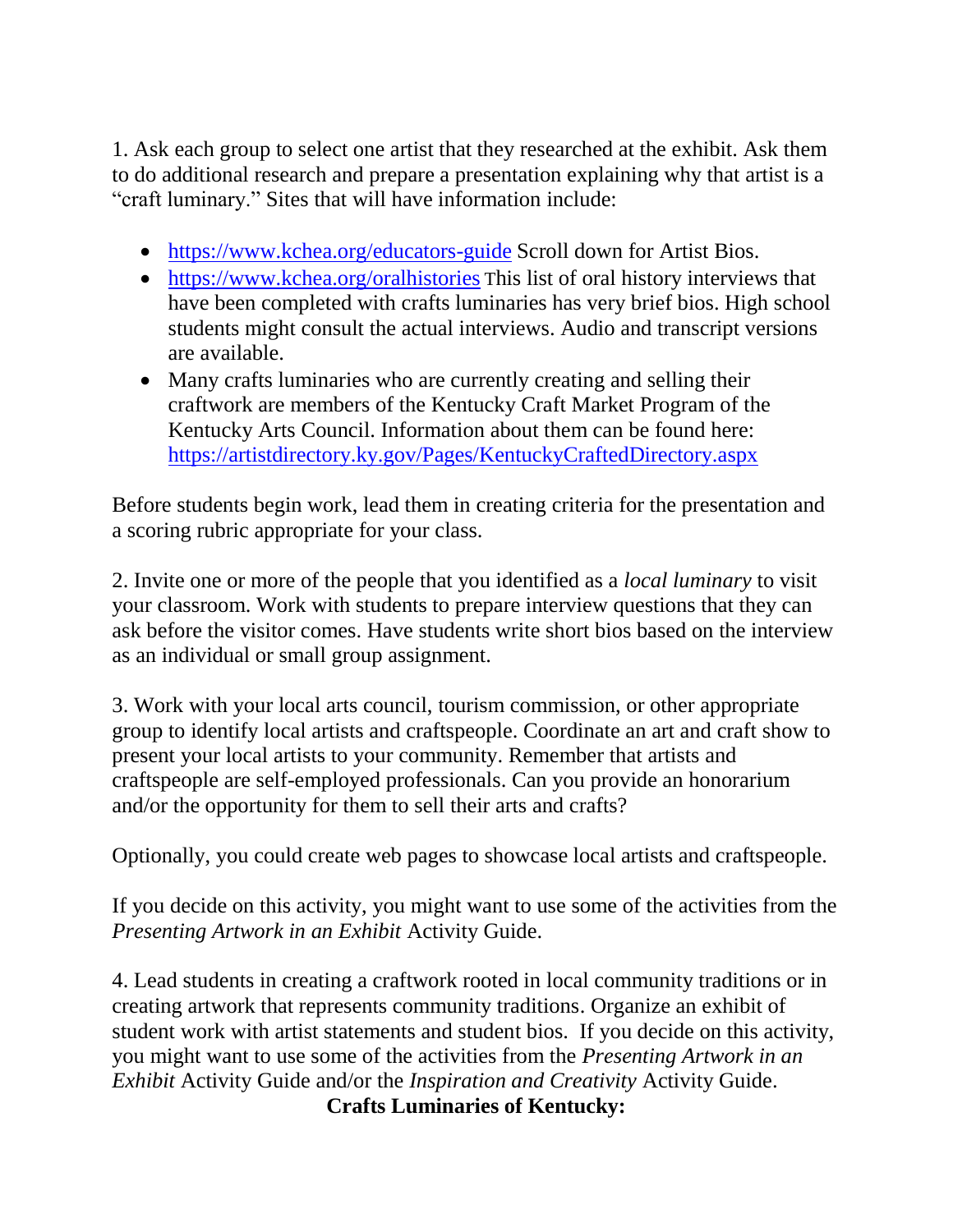#### **Tradition, Innovation, Economic Development**

In Kentucky, the arts are part of everyday life. People in Kentucky make music and tell stories. They sew quilts and build boats. They raise gardens and cook meals with their own recipes. They take pride in things that are *handmade* and *homegrown*. They create crafts that are functional, or intended for use, and crafts that are decorative, intended to be appreciated as works of art. Many craftspeople create works that are both functional and decorative. The arts are an important part of our heritage.

The arts are also part of our economy. Early settlers made what they needed for their own household, work, and entertainment. They traded with their neighbors. People who were especially good at making a craft *specialized* in making that craft. They became weavers or woodworkers or basket makers. Traditions that started in the days of early settlement are still important in Kentucky today.

*Kentucky Craft History and Education Association* tells the story of Kentucky's craft history. The exhibit you will see has crafts made by some of Kentucky's finest craftsmen. They are called "craft luminaries." Craft luminaries are leaders in the crafts community.

In Kentucky, there has been support for the arts for a long time. In 1890, Berea College began helping the craftsmen of southeastern Kentucky. The College sold their crafts at their Homespun Fair. They also sold them at the Log House Gallery. Today the *Berea College Student Crafts Program* continues the crafts traditions. Students at the College learn to use traditional materials and processes. They create contemporary crafts.

The Kentucky Folklife Program started in 1989 at Berea College and moved to Frankfort in 1993. It brought attention to the people who make traditional crafts. Traditional craftspeople follow traditions passed down through generations. Many add their own creative touch.

The Guild of Kentucky Artists and Craftsmen started in the 1960s. Its goal was to help support people who create art and fine crafts. Its mission continues to be to promote excellence through education, collaboration, leadership, and service. It serves both traditional and contemporary craftspeople. Contemporary craftspeople like to experiment with new techniques and new materials.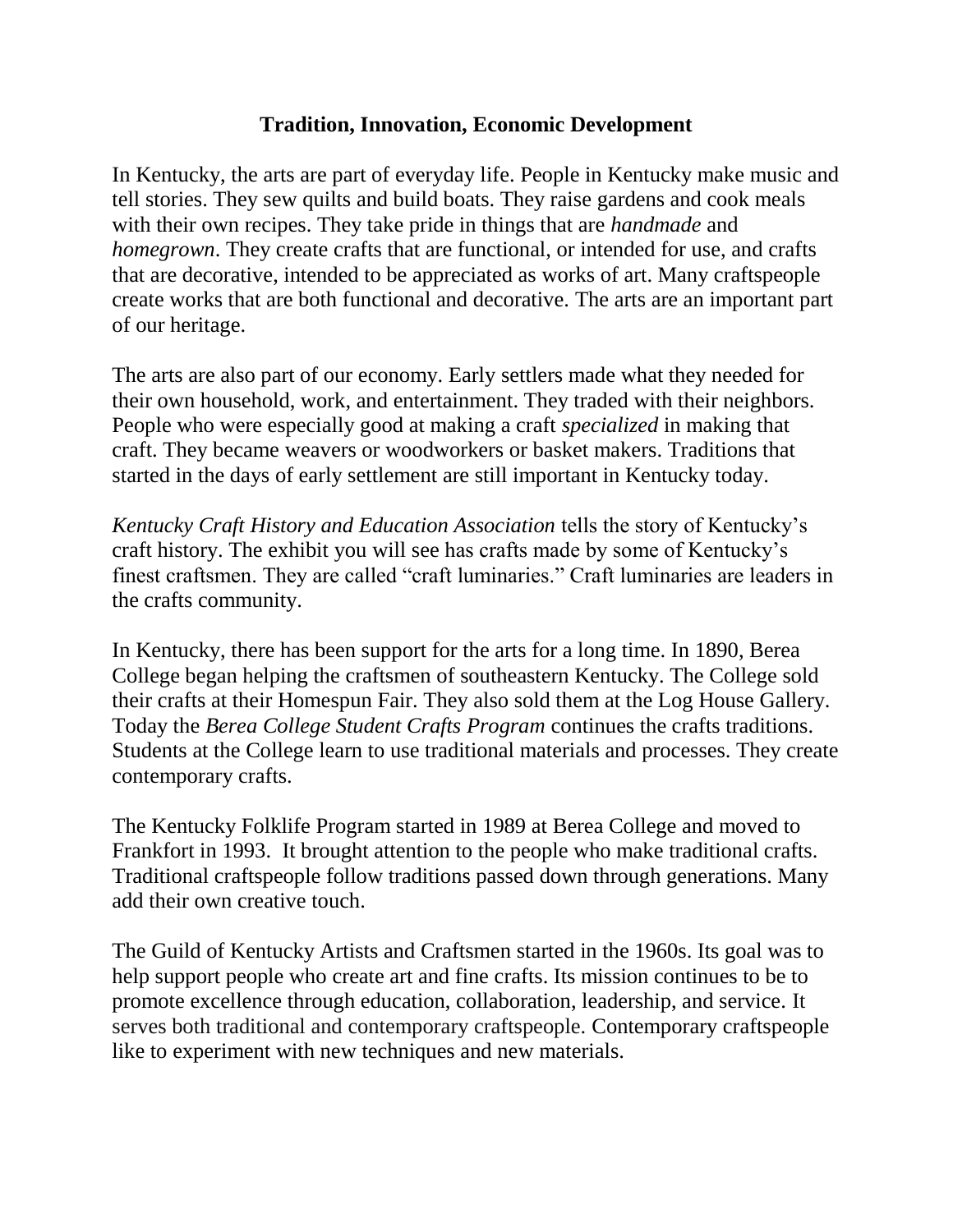The Guild began on two train cars that traveled across Kentucky. They put up exhibits and did demonstrations in the towns they visited. They taught craftspeople all across the state better ways to sell their crafts.

In 1981, First Lady Phyllis George created a Kentucky Craft Marketing Program. In 1982, the Kentucky Crafts Market opened. It is an art and craft market supported by the state. Today over 200 artists sell their art and crafts at *Kentucky Crafted: The Market*. In 2003 the Kentucky Artisan Center opened in Berea. The Artisan Center sells products made by hundreds of Kentucky artists.

All of these programs have made it possible for artists and craftsmen to earn a living in Kentucky. The artists whose work you see in this exhibit helped to shape these programs. This exhibit honors the work done by these "crafts luminaries." It also showcases their extraordinary art.

#### Vocabulary

| Contemporary: | Of the present time                                                      |
|---------------|--------------------------------------------------------------------------|
| Innovation:   | The introduction of something new                                        |
| Luminary:     | A successful person who is an inspiration to others                      |
| Showcase:     | To exhibit in an attractive way                                          |
| Specialize:   | To limit one's attention or energy to one business, subject, or<br>study |
| Traditional:  | Handed down from age to age without writing                              |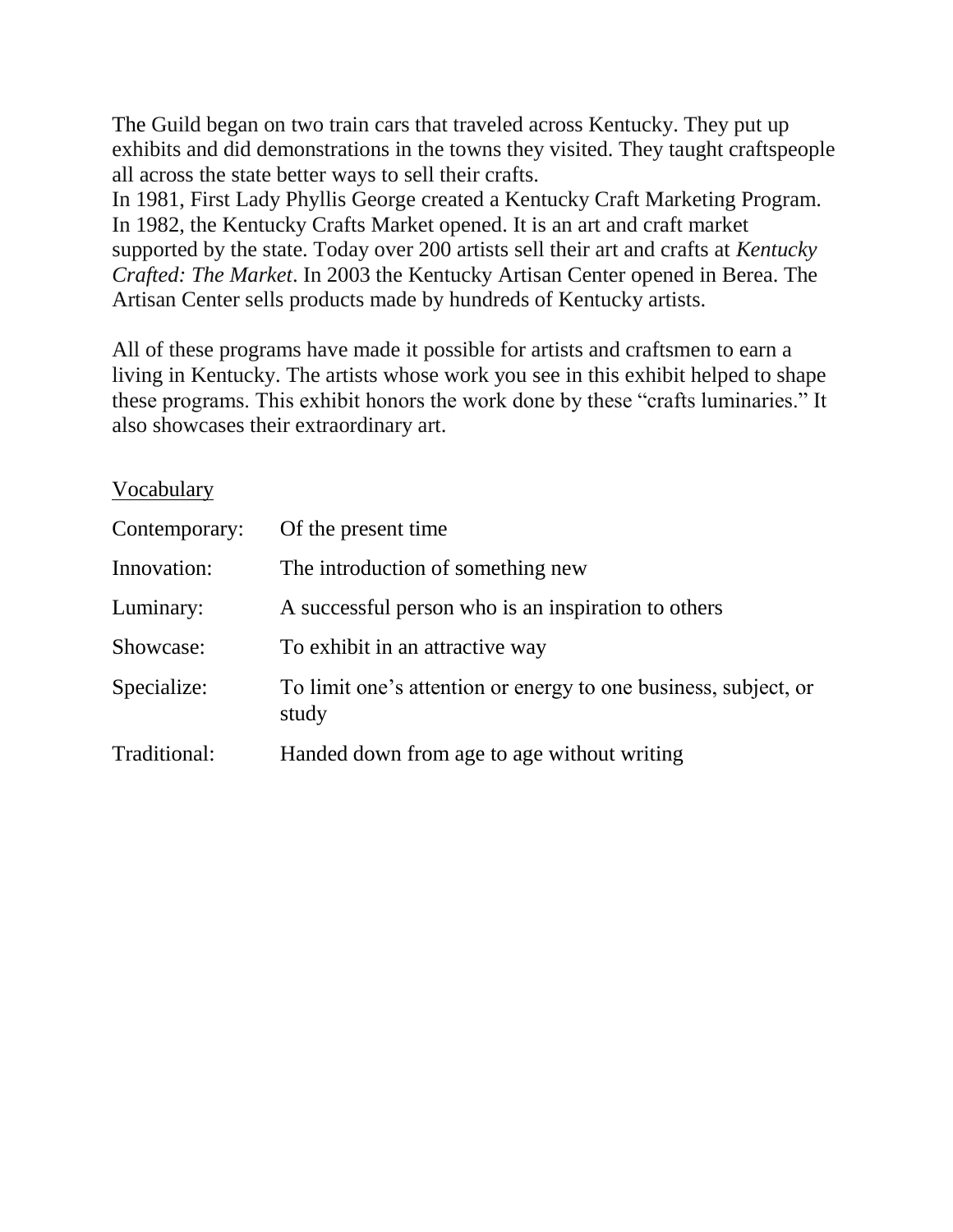#### **Anchor Standards**

## **Visual Arts/Connecting**

**#VA:Cn11.1 Connecting**

**Process Component:** Synthesize

**Anchor Standard:** Relate artistic ideas and works with societal, cultural, and historical context to deepen understanding.

### **Visual Arts/Connecting**

**#VA:Cn10.1**

**Process Component:** Interpret

**Anchor Standard:** Synthesize and relate knowledge and personal experiences to make art.

# **Grade-Specific Performance Expectations**

**#VA:Cn11.1 and #VA:Cn10.1**

**Connecting**

**Grade 4**

## **VA:Cn11.1.4**

Through observation, infer information about time, place, and culture in which a work of art was created.

## **VA:Cn10.1.4**

Create works of art that reflect community cultural traditions.

### **Grade 5**

## **VA:Cn11.1.5**

Identify how art is used to inform or change beliefs, values, or behaviors of an individual or society.

### **VA:Cn10.1.5**

Apply formal and conceptual vocabularies of art and design to view surroundings in new ways through art-making.

### **Grade 6**

### **VA:Cn11.1.6**

Analyze how art reflects changing times, traditions, resources, and cultural uses.

## **VA:Cn10.1.6**

Generate a collection of ideas reflecting current interests and concerns that could be investigated in art-making.

### **Grade 7**

**VA:Cn11.1.7**